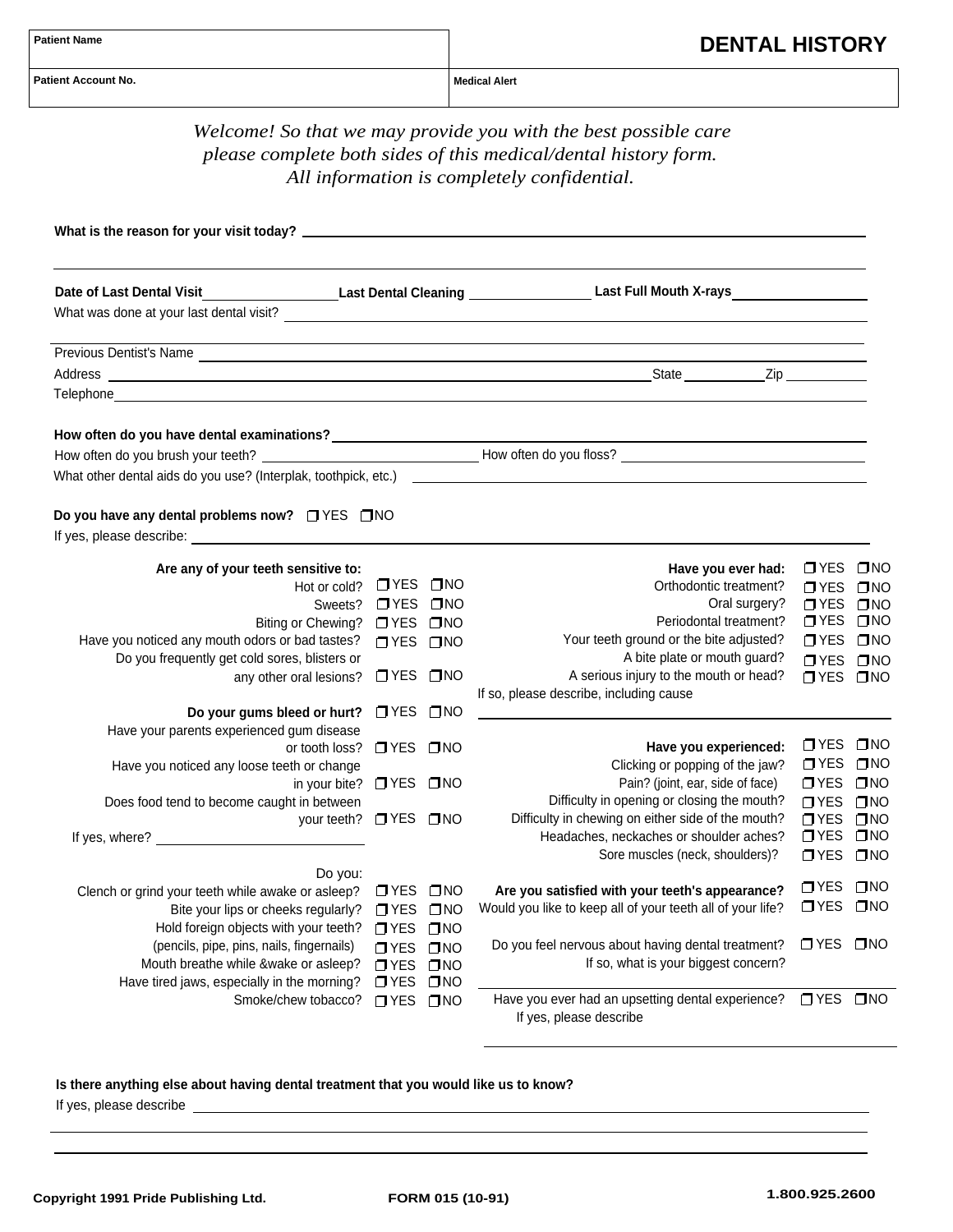| <b>Patient Name</b> |                                                                   |               | <b>MEDICAL HISTORY</b> |                      |                              |                                                                                                                                                                                                                                                                                                                                                                         |            |                              |
|---------------------|-------------------------------------------------------------------|---------------|------------------------|----------------------|------------------------------|-------------------------------------------------------------------------------------------------------------------------------------------------------------------------------------------------------------------------------------------------------------------------------------------------------------------------------------------------------------------------|------------|------------------------------|
|                     | <b>Patient Account No.</b>                                        |               |                        | <b>Medical Alert</b> |                              |                                                                                                                                                                                                                                                                                                                                                                         |            |                              |
| 1.                  |                                                                   |               |                        |                      |                              |                                                                                                                                                                                                                                                                                                                                                                         |            |                              |
|                     |                                                                   |               |                        |                      |                              |                                                                                                                                                                                                                                                                                                                                                                         |            |                              |
|                     |                                                                   |               |                        |                      |                              |                                                                                                                                                                                                                                                                                                                                                                         |            |                              |
|                     |                                                                   |               |                        |                      |                              |                                                                                                                                                                                                                                                                                                                                                                         |            |                              |
| 2.                  |                                                                   |               |                        |                      |                              |                                                                                                                                                                                                                                                                                                                                                                         | $\Box$ YES | <b>TNO</b>                   |
| 3.                  |                                                                   |               |                        |                      |                              |                                                                                                                                                                                                                                                                                                                                                                         |            | $\Box$ NO                    |
|                     |                                                                   |               |                        |                      |                              |                                                                                                                                                                                                                                                                                                                                                                         |            |                              |
|                     |                                                                   |               |                        |                      |                              |                                                                                                                                                                                                                                                                                                                                                                         |            | <b>TINO</b>                  |
|                     |                                                                   |               |                        |                      |                              |                                                                                                                                                                                                                                                                                                                                                                         |            |                              |
| 5.                  |                                                                   |               |                        |                      |                              |                                                                                                                                                                                                                                                                                                                                                                         | OYES ONO   |                              |
| 6.                  |                                                                   |               |                        |                      |                              | Indicate which of the following you have had, or have at present. Check if using your keyboard, or circle if using a pen, "yes" or "no" to each item.                                                                                                                                                                                                                   |            |                              |
|                     |                                                                   |               |                        |                      |                              |                                                                                                                                                                                                                                                                                                                                                                         |            | $\square$ NO                 |
|                     |                                                                   |               |                        |                      |                              |                                                                                                                                                                                                                                                                                                                                                                         |            | $\square$ NO                 |
|                     |                                                                   |               |                        |                      |                              |                                                                                                                                                                                                                                                                                                                                                                         |            | $\square$ NO                 |
|                     |                                                                   |               |                        |                      |                              |                                                                                                                                                                                                                                                                                                                                                                         |            | $\square$ NO<br>$\square$ NO |
|                     |                                                                   |               |                        |                      | $\square$ NO<br>$\square$ NO |                                                                                                                                                                                                                                                                                                                                                                         |            | $\square$ NO                 |
|                     |                                                                   |               |                        |                      |                              |                                                                                                                                                                                                                                                                                                                                                                         |            | $\square$ NO                 |
|                     |                                                                   |               |                        |                      | $\square$ NO                 |                                                                                                                                                                                                                                                                                                                                                                         |            | $\square$ NO                 |
|                     |                                                                   |               |                        |                      | $\square$ NO                 |                                                                                                                                                                                                                                                                                                                                                                         |            | $\square$ NO                 |
|                     |                                                                   |               |                        |                      |                              |                                                                                                                                                                                                                                                                                                                                                                         |            | $\square$ NO                 |
|                     |                                                                   |               |                        |                      |                              |                                                                                                                                                                                                                                                                                                                                                                         |            | $\square$ NO                 |
|                     | Swollen Ankles                                                    | $\square$ YES |                        |                      | $\square$ NO                 |                                                                                                                                                                                                                                                                                                                                                                         |            | $\square$ NO                 |
|                     |                                                                   |               |                        |                      | $\square$ NO                 |                                                                                                                                                                                                                                                                                                                                                                         |            | $\square$ NO<br>$\square$ NO |
|                     | Diet (Special/ Restricted)<br>Artificial Joints (hip, knee, etc.) |               |                        |                      | $\square$ NO<br>$\square$ NO |                                                                                                                                                                                                                                                                                                                                                                         |            | $\square$ NO                 |
|                     | Kidney Trouble                                                    |               |                        |                      |                              | Psychiatric/Psychological Care  TYES                                                                                                                                                                                                                                                                                                                                    |            | $\Box$ NO                    |
| 7.                  |                                                                   |               |                        |                      |                              |                                                                                                                                                                                                                                                                                                                                                                         |            | $\square$ NO                 |
| 8.                  |                                                                   |               |                        |                      |                              |                                                                                                                                                                                                                                                                                                                                                                         |            | $\square$ NO                 |
| 9.                  |                                                                   |               |                        |                      |                              |                                                                                                                                                                                                                                                                                                                                                                         |            |                              |
|                     | If yes, please list:                                              |               |                        |                      |                              |                                                                                                                                                                                                                                                                                                                                                                         |            | $\square$ NO                 |
|                     | 10. Women. Are you: Pregnant? TYES __ Months TNO                  |               |                        |                      |                              | Nursing? OYES ONO Taking birth control pills? OYES ONO                                                                                                                                                                                                                                                                                                                  |            |                              |
|                     | any change in my health or medication.                            |               |                        |                      |                              | I understand the above information is necessary to provide me with dental care in a safe and efficient manner. I have<br>answered all questions to the best of my knowledge. Should further information be needed, you have my permission to<br>ask the respective health care provider or agency, who may release such information to you. I will notify the doctor of |            |                              |
|                     |                                                                   |               |                        |                      |                              | Date _________________________                                                                                                                                                                                                                                                                                                                                          |            |                              |
|                     | <b>History Review</b>                                             |               |                        |                      |                              |                                                                                                                                                                                                                                                                                                                                                                         |            |                              |
|                     |                                                                   |               |                        |                      |                              |                                                                                                                                                                                                                                                                                                                                                                         |            |                              |
|                     |                                                                   |               |                        |                      |                              | $k = -1$                                                                                                                                                                                                                                                                                                                                                                |            |                              |

Dentist Signature Date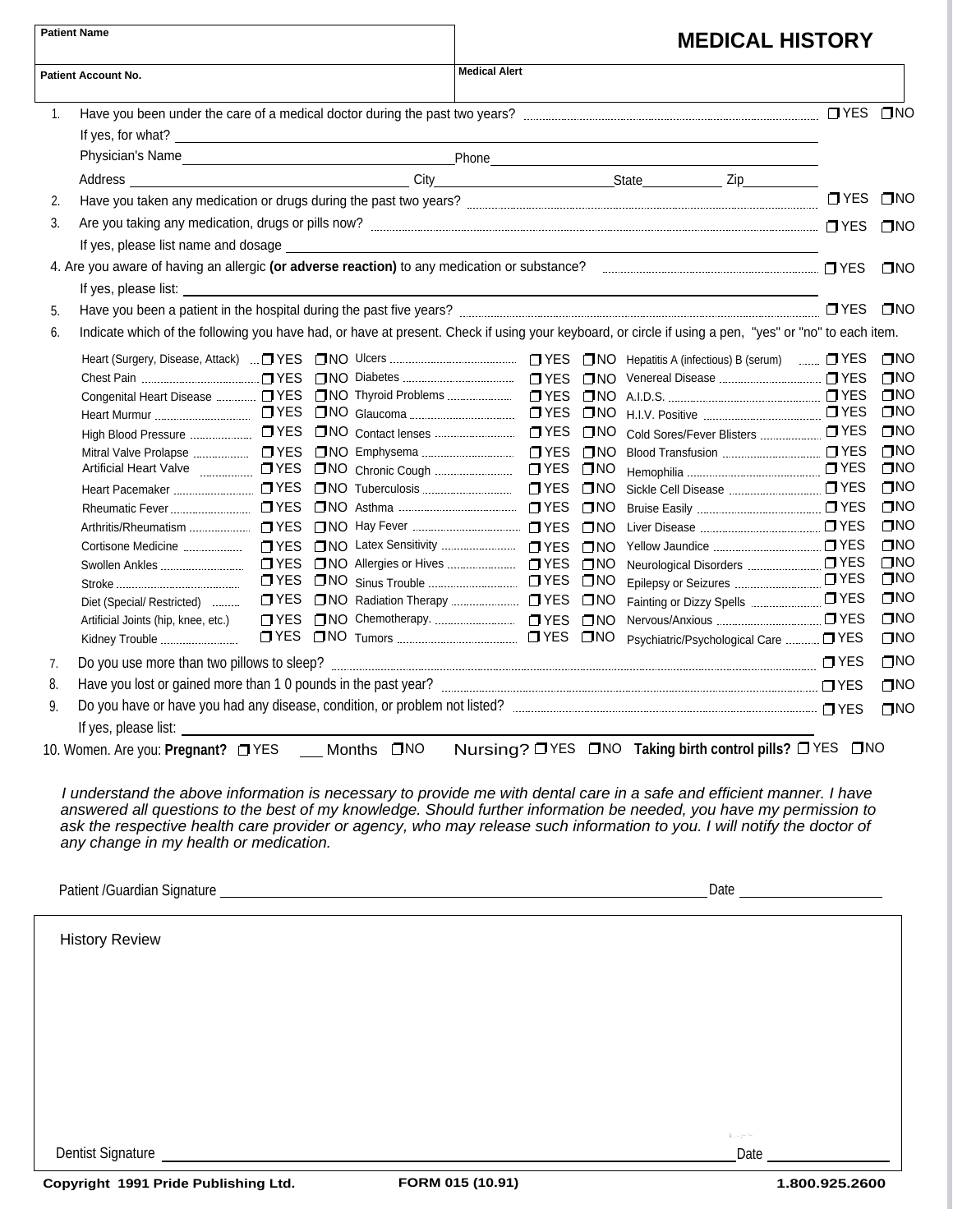## **PLEASE COMPLETE THE FOLLOWING CONFIDENTIAL INFORMATION**

## **PATIENT REGISTRATION**

|                                         |                                          |                                                                                              |                 |  |                                      | DENTAL INSURANCE | 2                                                      |                                |   |
|-----------------------------------------|------------------------------------------|----------------------------------------------------------------------------------------------|-----------------|--|--------------------------------------|------------------|--------------------------------------------------------|--------------------------------|---|
|                                         | <b>FIRST</b><br>M.I.<br><b>LAST NAME</b> |                                                                                              |                 |  |                                      |                  | <b>PRIMARY CARRIER</b>                                 |                                |   |
|                                         | PREFERS TO BE CALLED BY                  |                                                                                              |                 |  |                                      |                  | <b>INSURANCE COMPANY</b>                               |                                |   |
| IF THIS                                 | <b>ADDRESS</b>                           |                                                                                              |                 |  |                                      |                  | GROUP NO.                                              |                                |   |
| <b>APPOINTMENT</b>                      | <b>CITY</b>                              |                                                                                              | <b>STATE</b>    |  | ZIP<br><b>EMPLOYER NAME</b>          |                  |                                                        |                                |   |
| <b>IS FOR YOU</b><br><b>START HERE</b>  | HOME PHONE NO.                           |                                                                                              | <b>FAX</b>      |  |                                      |                  | <b>INSURED'S NAME</b>                                  |                                |   |
|                                         | <b>CELL</b>                              |                                                                                              | <b>EMAIL</b>    |  |                                      |                  | DATE OF BIRTH                                          | RELATIONSHIP TO PATIENT        |   |
|                                         | <b>BIRTHDATE</b>                         | <b>AGE</b>                                                                                   | MALE<br>□       |  | <b>FEMALE</b><br>□                   |                  | INSURED'S I.D. NO.                                     |                                |   |
|                                         | <b>MARRIED</b>                           | SINGLE                                                                                       | <b>DIVORCED</b> |  | WIDOWED                              |                  | INSURED'S SOCIAL SECURITY NO.                          |                                |   |
|                                         | SOCIAL SECURITY NO.                      |                                                                                              |                 |  |                                      |                  |                                                        | <b>SECONDARY CARRIER</b>       |   |
|                                         | DATE                                     |                                                                                              |                 |  |                                      |                  | <b>INSURANCE COMPANY</b>                               |                                |   |
|                                         | <b>LAST NAME</b>                         | <b>FIRST</b>                                                                                 |                 |  | M.I.                                 |                  | GROUP NO.                                              |                                |   |
| IF THIS                                 | <b>ADDRESS</b>                           |                                                                                              |                 |  |                                      |                  | <b>EMPLOYER NAME</b>                                   |                                |   |
| <b>APPOINTMENT IS</b><br>FOR YOUR CHILD | <b>CITY</b>                              |                                                                                              | <b>STATE</b>    |  | ZIP                                  |                  | <b>INSURED'S NAME</b>                                  |                                |   |
| <b>START HERE</b>                       | HOME PHONE NO.                           |                                                                                              |                 |  |                                      |                  | <b>DATE OF BIRTH</b>                                   | <b>RELATIONSHIP TO PATIENT</b> |   |
|                                         | <b>BIRTHDATE</b>                         | AGE                                                                                          | <b>MALE</b>     |  | <b>FEMALE</b>                        |                  | <b>INSURED'S I.D. NO.</b>                              |                                |   |
|                                         | <b>SCHOOL</b>                            |                                                                                              |                 |  | GRADE                                |                  | <b>INSURED'S SOCIAL SECURITY NO.</b>                   |                                |   |
|                                         | SOCIAL SECURITY NO.                      |                                                                                              |                 |  |                                      |                  |                                                        |                                |   |
|                                         |                                          | IF YOUR CHILD'S LAST NAME AND/OR ADDRESS ARE NOT THE SAME AS YOURS, FILL IN THE TOP BOX ALSO |                 |  |                                      |                  |                                                        |                                |   |
|                                         | <b>ACCOUNT INFORMATION</b>               |                                                                                              | $\overline{4}$  |  |                                      |                  |                                                        |                                |   |
|                                         |                                          | PERSON FINANCIALLY RESPONSIBLE FOR ACCOUNT                                                   |                 |  |                                      |                  |                                                        |                                |   |
| <b>NAME</b>                             |                                          |                                                                                              |                 |  |                                      |                  |                                                        |                                |   |
| RELATIONSHIP TO PATIENT                 |                                          | SOCIAL SECURITY NO.                                                                          |                 |  |                                      |                  |                                                        |                                |   |
| <b>ADDRESS</b>                          |                                          |                                                                                              |                 |  |                                      |                  | <b>GETTING TO KNOW YOU</b>                             |                                |   |
| <b>CITY</b>                             | <b>STATE</b>                             | ZIP                                                                                          |                 |  |                                      |                  |                                                        |                                | 3 |
| PHONE NO                                |                                          |                                                                                              |                 |  | AT OUR OFFICE?                       |                  | IS ANOTHER MEMBER OF YOUR FAMILY OR RELATIVE A PATIENT |                                |   |
|                                         |                                          |                                                                                              |                 |  | NAME:                                |                  | RELATIONSHIP:                                          |                                |   |
| YOU                                     |                                          |                                                                                              |                 |  | YOU WERE REFERRED TO US BY           |                  |                                                        |                                |   |
| <b>NAME</b>                             |                                          |                                                                                              |                 |  | YOUR FORMER ADDRESS                  |                  |                                                        |                                |   |
| <b>OCCUPATION</b>                       |                                          |                                                                                              |                 |  | <b>CITY</b>                          |                  | <b>STATE</b>                                           | ZIP                            |   |
| <b>EMPLOYER'S NAME</b>                  |                                          |                                                                                              |                 |  | PERSON TO CONTACT FOR EMERGENCY      |                  |                                                        |                                |   |
| <b>ADDRESS</b>                          |                                          | <b>CITY</b>                                                                                  |                 |  | PHONE NUMBER                         |                  |                                                        |                                |   |
| PHONE NO.                               |                                          | <b>FAX NO</b>                                                                                |                 |  | <b>ADDRESS</b>                       |                  |                                                        |                                |   |
| YOUR SPOUSE                             |                                          |                                                                                              |                 |  | <b>CITY</b>                          |                  | <b>STATE</b>                                           | ZIP                            |   |
| NAME                                    |                                          |                                                                                              |                 |  | CLOSEST RELATIVE NOT LIVING WITH YOU |                  |                                                        |                                |   |
| <b>OCCUPATION</b>                       |                                          |                                                                                              |                 |  | PHONE NUMBER                         |                  |                                                        |                                |   |
| <b>EMPLOYER'S NAME</b>                  |                                          |                                                                                              |                 |  |                                      |                  |                                                        |                                |   |
| <b>ADDRESS</b>                          |                                          | <b>CITY</b>                                                                                  |                 |  | ADDRESS<br><b>CITY</b>               |                  | <b>STATE</b>                                           | ZIP                            |   |

.